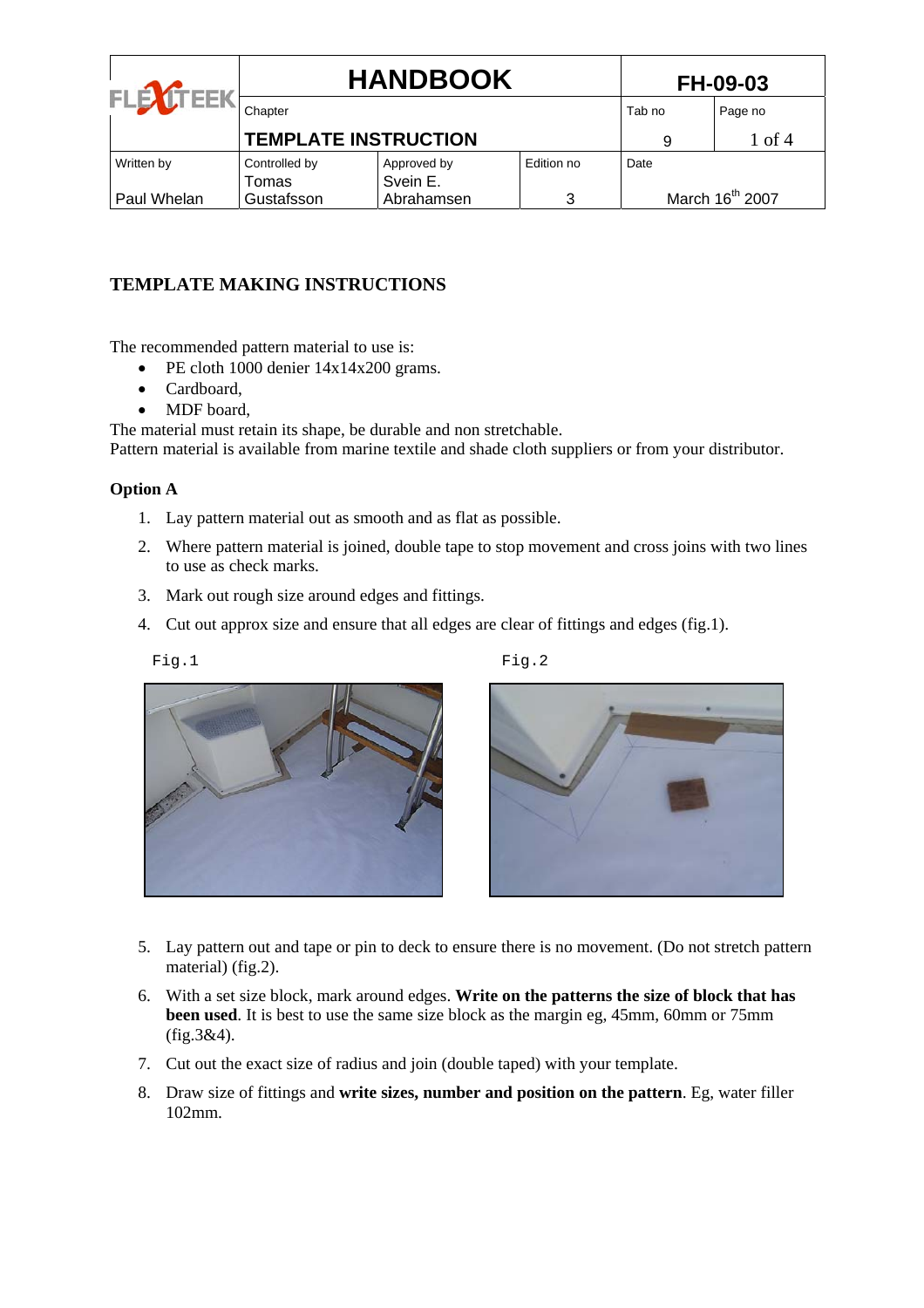| <b>ITEEK</b> | <b>HANDBOOK</b>             |             |            | <b>FH-09-03</b>             |          |
|--------------|-----------------------------|-------------|------------|-----------------------------|----------|
| FLE)         | Chapter                     |             |            | Tab no                      | Page no  |
|              | <b>TEMPLATE INSTRUCTION</b> |             |            | 9                           | $2$ of 4 |
| Written by   | Controlled by               | Approved by | Edition no | Date                        |          |
|              | Tomas                       | Svein E.    |            |                             |          |
| Paul Whelan  | Gustafsson                  | Abrahamsen  | 3          | March 16 <sup>th</sup> 2007 |          |

9. Patterns that are narrow or are over 3 meters in length **must have straight lines drawn down the length of the pattern (use 2 lines if needed)** so that we can re-align the pattern in the factory (fig.7).



15 PLANKS MARGIN RIVIERA 30 COCHEE TOHN SMITH mob# 0411003287)

- 10. Mark where edges are to be bull nosed (fig.5). (Edges can be finished square or rounded on the face edge).
- 11. Mark the centre line of the gap in the opening hatches in the deck and give size of gap required, do not cut out the hatches. We usually make hatch margins oversize by 1.5mm to allow for trimming on the job, eg, engine hatches in cockpit, bait tank hatches, anchor lockers etc.

Fig.5 Fig.6





- 12. Give reference marks if two or more decks are to line up, eg, steps, seats, cockpit to boarding platform, steps lining up with cockpit (fig.6)
- 13. Give direction of planking required by putting lines on the pattern in the correct direction (fig.4).
- 14. If multiple decks are to align, mark each one and draw a simple sketch on one of them. Sketch should include markings, location of decks, position of centre and reference lines and gap measurements if needed (fig.6)
- **15. Write down the name of boat, your name and telephone number.**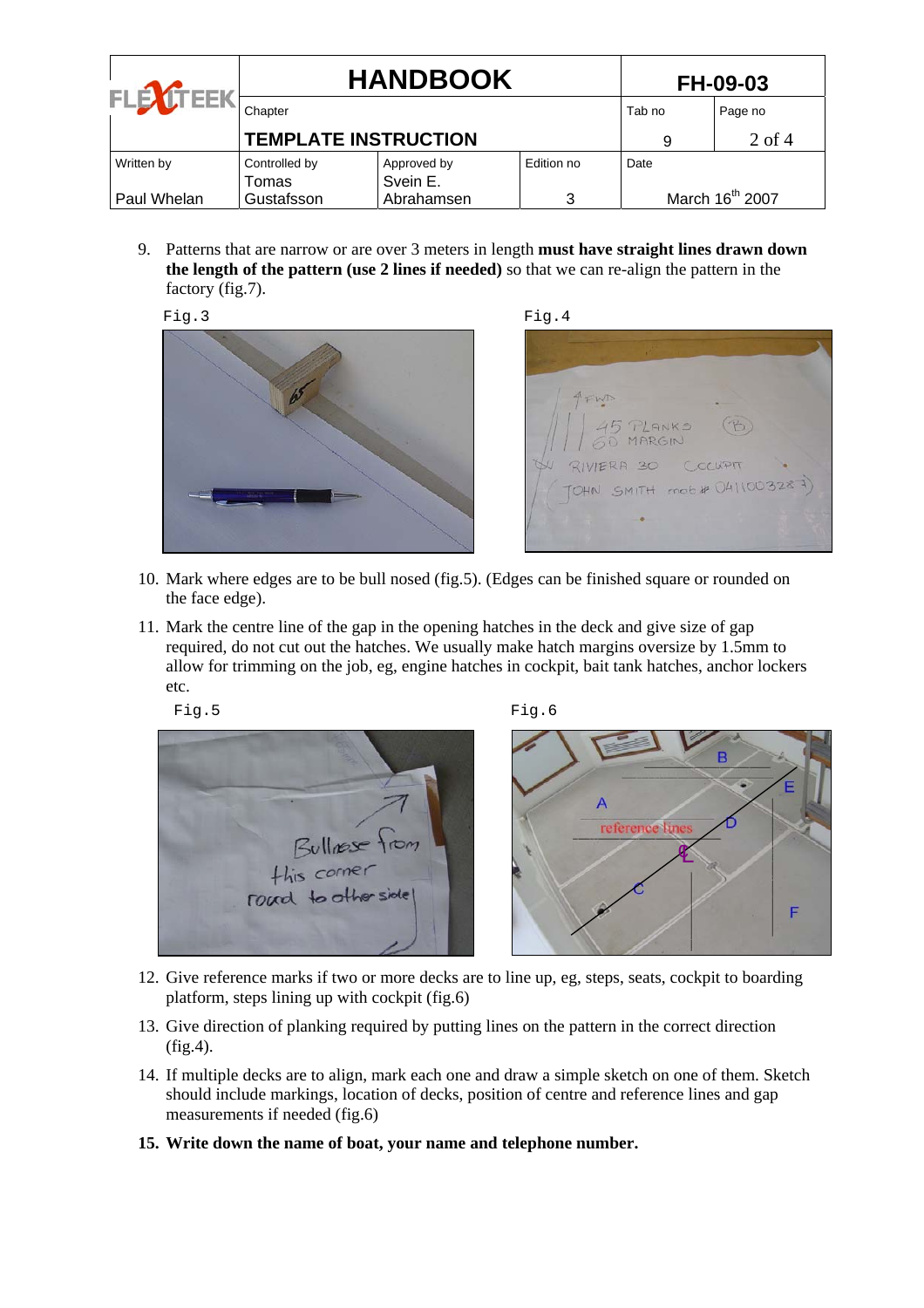|             | <b>HANDBOOK</b>             |             |            | <b>FH-09-03</b>             |         |  |
|-------------|-----------------------------|-------------|------------|-----------------------------|---------|--|
| FLE         | Chapter                     |             |            | Tab no                      | Page no |  |
|             | <b>TEMPLATE INSTRUCTION</b> |             |            | 9                           | 3 of 4  |  |
| Written by  | Controlled by               | Approved by | Edition no | Date                        |         |  |
|             | Tomas                       | Svein E.    |            |                             |         |  |
| Paul Whelan | Gustafsson                  | Abrahamsen  | 3          | March 16 <sup>th</sup> 2007 |         |  |

**The basis of the pattern is to give us accurate sizes to work to. The more information such as details, marks and reference lines that are written on the patterns, the better the guarantee is of accuracy and quality of your Flexiteek deck. It also allows us to manufacture the deck in a time efficient manner and deliver a complete product to you faster.** 

## **Option B**

- 1. Lay oversize template material out over the deck and secure in place with tape.
- 2. Using a pen, mark the full size shape of the deck, either to the non-skid pattern or to the size you desire.
- 3. Cut out the template to that line so we have an accurate full-size pattern of the deck.
- 4. Mark the centre line, reference lines, plank size and direction, centre gap of hatches (remember not to cut out the hatches), and any other useful information eg, colour of caulking, size of radiuses and margins, bull nose areas, etc.
- 5. Follow points 8 to 15 in option A





**Take digital photos of the deck area if possible and e-mail them to us. Please do not hesitate to call us. We are looking forward to assist you with any queries you have.** 

We are continuously updating our pattern making instructions so any feedback you can give us will be greatly appreciated.

**We look forward to build your new Flexiteek deck.**